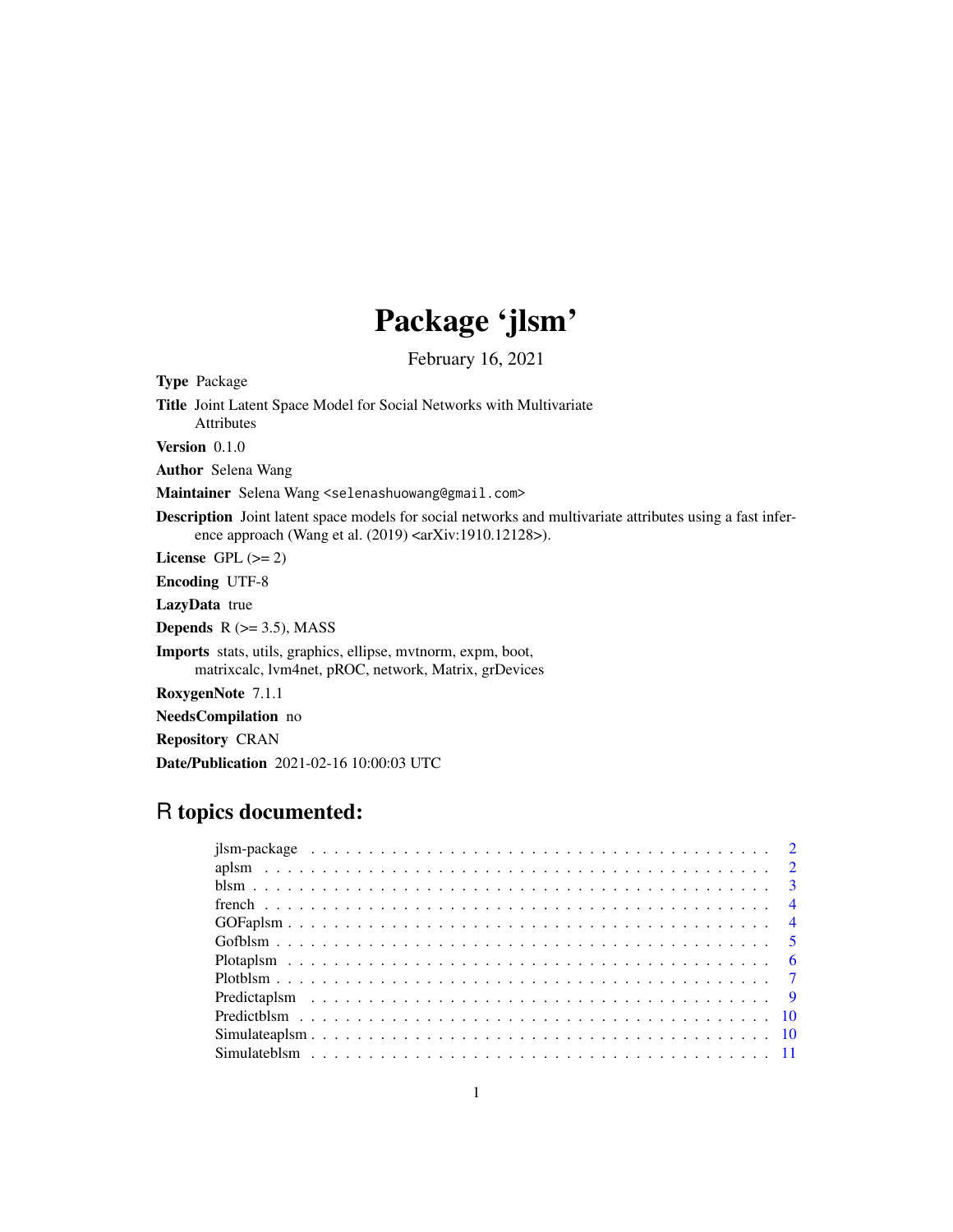<span id="page-1-0"></span> $2 \tap{2}$ 

#### **Index** [12](#page-11-0)

jlsm-package *Create Joint Latent Space Model for Social networks and Multivariate Attributes*

#### Description

jlsm provides a set of latent space models for jointly modeling unipartite social networks with bipartite attribute networks. The latent space models are implemented using the variational inference approach.

#### Details

Latent space models for bipartite networks: the function [blsm](#page-2-1) implements the bipartite latent space model (BLSM) outlined in Wang et al. (2021) using variational inference and squared Euclidian distance; the function [aplsm](#page-1-1) implements person and attribute latent space model (APLSM) introduced by Wang et.al (2021). These models assume that the person and attribute information can be summarized by latent person and attribute variables. Both the Euclidean distances and the vector distances are used to describe relationships among persons and between persons and attributes.

### References

Wang, S. S., Paul, S., Logan, J., & De Boeck, P. (2019). Joint analysis of social and item response networks with latent space models. arXiv preprint arXiv:1910.12128.

<span id="page-1-1"></span>aplsm *The Attribute Person Latent Space model*

#### **Description**

Jointly model social network with multivariate attributes

#### Usage

aplsm(Niter, Y.i, Y.ia, D, type)

| Niter | number of iterations                                                                                                                                   |
|-------|--------------------------------------------------------------------------------------------------------------------------------------------------------|
| Y.i   | N by N matrix containing the binary social network                                                                                                     |
| Y.ia  | N by M matrix containing the binary multivariate attributes                                                                                            |
| D     | number of dimensions in the data                                                                                                                       |
| type  | character indicating the types of model. It could be "DD", distance by distance<br>model, "DV", distance by vector model, "VV", vector by vector model |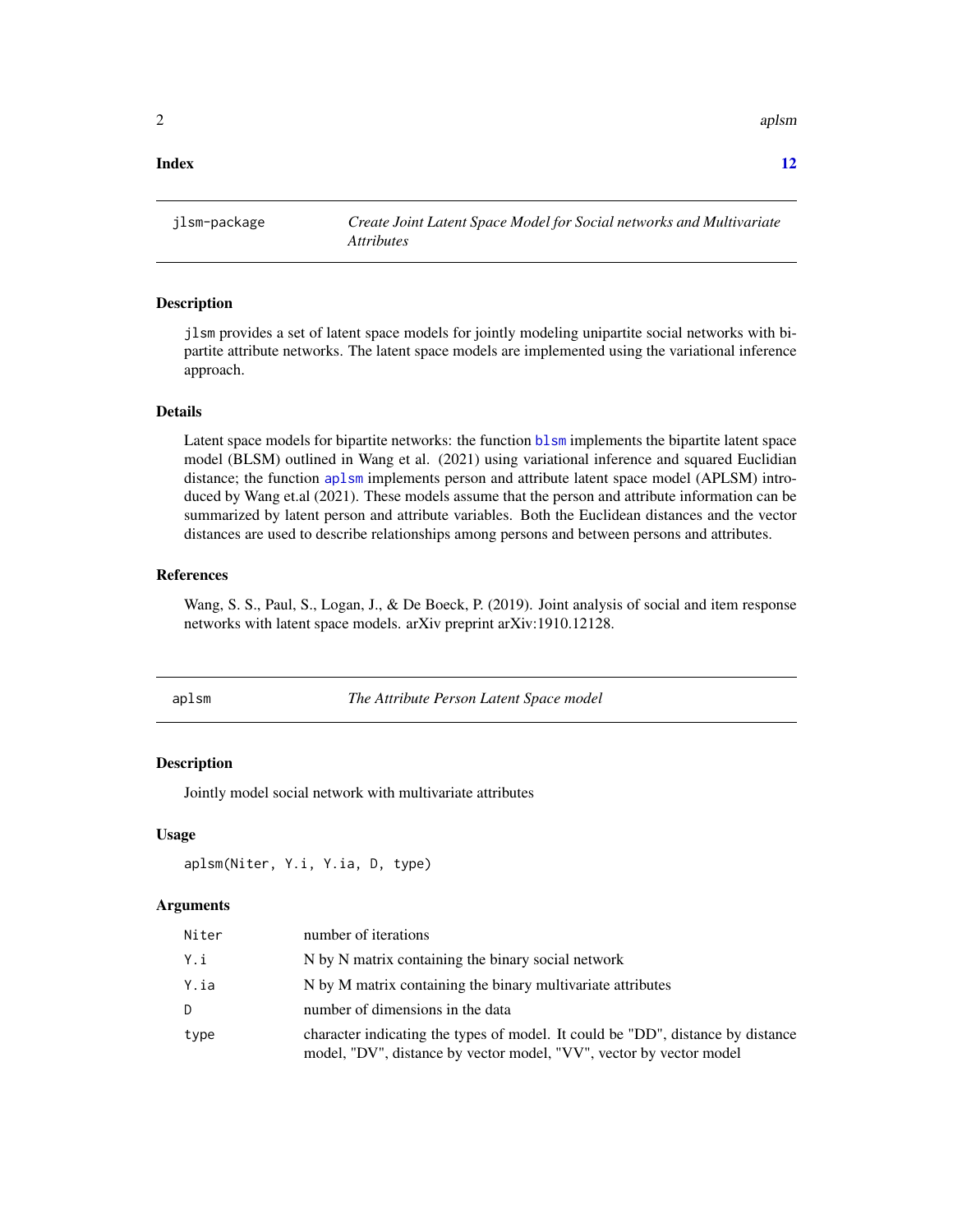#### <span id="page-2-0"></span>blsm 3

# Value

list containing:

- 1smhEZ. i (N x D) matrix containing the posterior means of the latent person positions
- IsmhEZ.a (M x D) matrix containing the posterior means of the latent item positions
- 1smhVZ.0 (D x D) matrix containing the posterior variance of the latent person positions
- 1smhVZ.1 (D x D) matrix containing the posterior variance of the latent item positions
- 1smhAlpha.0 scaler of mean of the posterior distributions of  $\alpha.0$
- 1smhAlpha.1 scaler of mean of the posterior distributions of  $\alpha.1$
- lsmhKL expected log-likelihood

# Examples

```
attach(french)
a=aplsm(Niter=5,Y.i, Y.ia, D=2, type="DD")
```
<span id="page-2-1"></span>blsm *The Bipartite Latent Space Model*

#### Description

Function to fit the bipartite latent space model (BLSM) outlined in Wang et al. (2021)

#### Usage

blsm(Niter, Y.ia, D)

# Arguments

| Niter | number of iterations                                        |
|-------|-------------------------------------------------------------|
| Y.ia  | N by M matrix containing the binary multivariate attributes |
| D.    | number of dimensions in the data                            |

#### Value

list containing:

- 1smhEZ. i (N x D) matrix containing the posterior means of the latent person positions
- lsmhEZ.a (M x D) matrix containing the posterior means of the latent item positions
- 1smhVZ.0 (D x D) matrix containing the posterior variance of the latent person positions
- 1smhVZ.1 (D x D) matrix containing the posterior variance of the latent item positions
- 1smhAlpha.1 scaler of mean of the posterior distributions of  $\alpha$ .1
- lsmhKL expected log-likelihood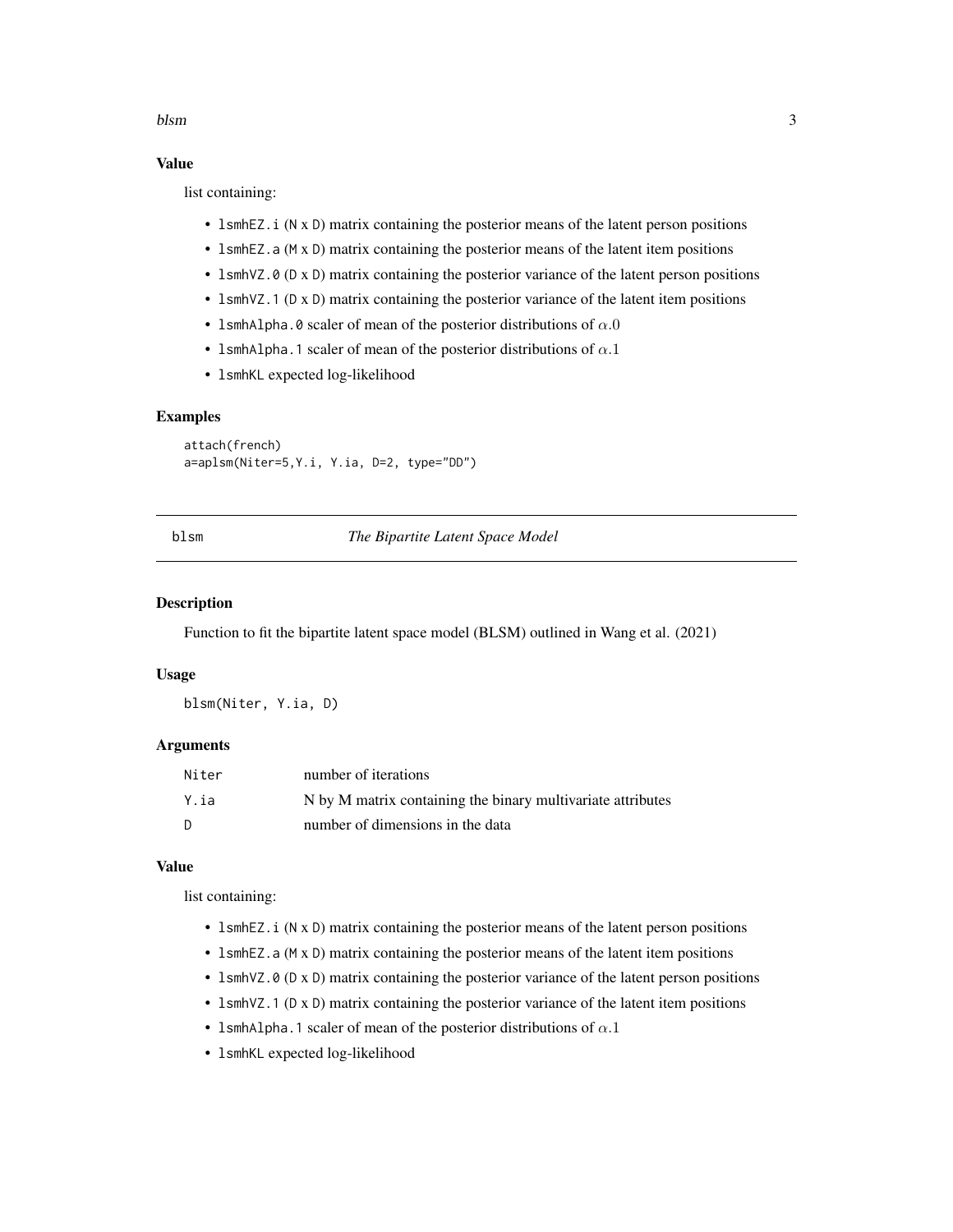# Examples

```
attach(french)
a=blsm(Niter=10,Y.ia,D=2)
```
french *French Elites Social Networks and Multivariate Attributes*

# Description

The dataset contains a social network of french financial elites and their multivariate attributes It includes social interaction between 28 elites and their binary responses to 13 questions. The data were downloaded from the social network Repository created by Prof. Linton Freeman.

# Usage

french

# Format

List including a binary adjacency matrix and a binary mutlivariate attributes

#### Details

social network and multivariate attributes

GOFaplsm *Assess the fit of the APLSM*

#### Description

assess the fit of the model using ROC curves and auc values

# Usage

```
GOFaplsm(model, type, Y.i, Y.ia)
```

| model | object of class the APLSM                                                                                                                              |
|-------|--------------------------------------------------------------------------------------------------------------------------------------------------------|
| type  | character indicating the types of model. It could be "DD", distance by distance<br>model, "DV", distance by vector model, "VV", vector by vector model |
| Yi    | N by N matrix containing the binary social network                                                                                                     |
| Y.ia  | N by M matrix containing the binary multivariate attributes                                                                                            |

<span id="page-3-0"></span>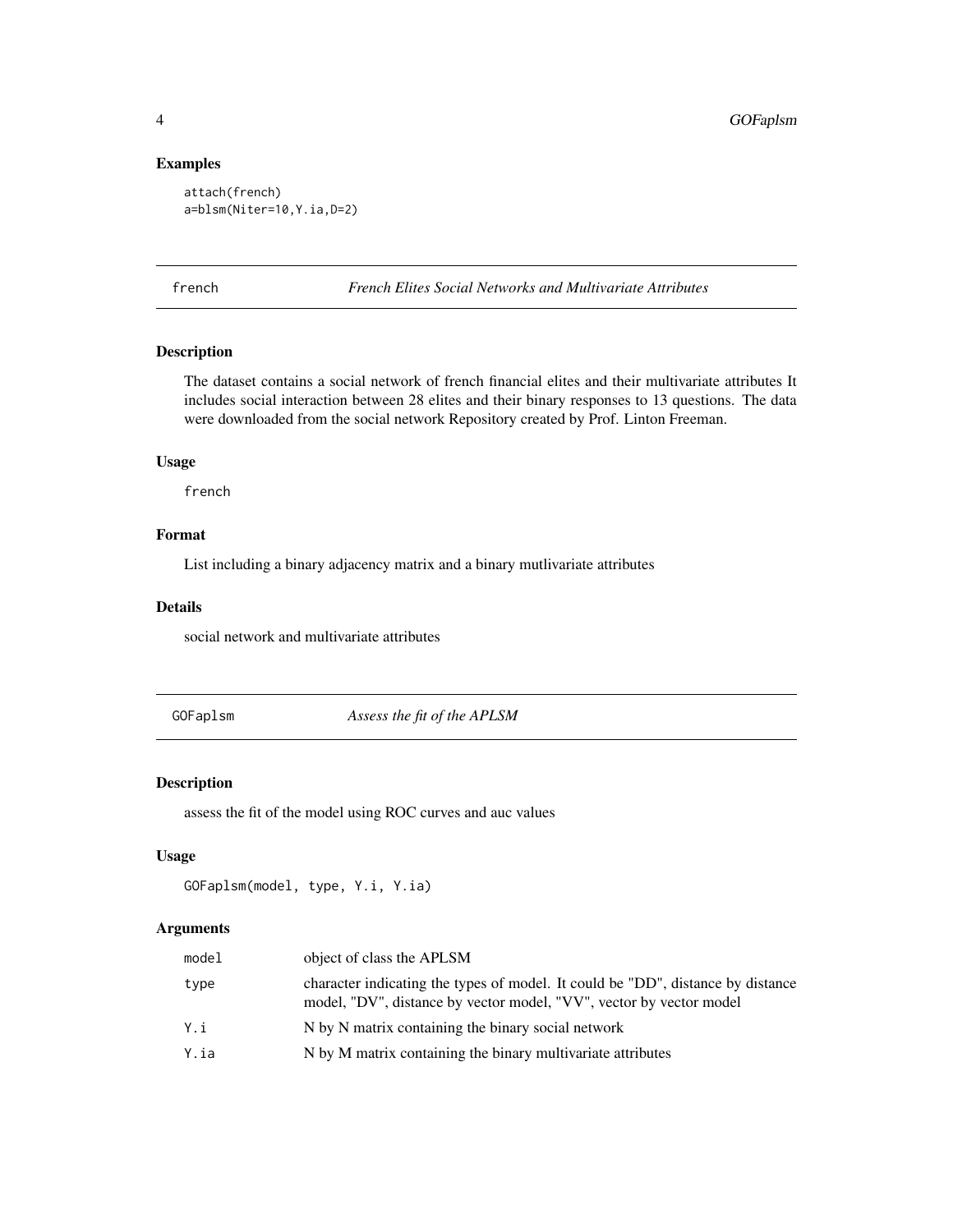#### <span id="page-4-0"></span>Gofblsm 5

# Value

list containing:

- Yi.auc scaler of the area under the curve for the social network
- Ya.auc scaler of the area under the curve for the multivariate covariates

# Examples

```
attach(french)
b=aplsm(Niter=3,Y.i, Y.ia,D=2, type="DD")
GOFaplsm(b, "DD",Y.i, Y.ia)
```
#### Gofblsm *Assess the fit of the BLSM*

#### Description

assess the fit of the model using ROC curves and auc values

# Usage

Gofblsm(model, Y.ia)

# Arguments

| model | object of class BLSM                                     |
|-------|----------------------------------------------------------|
| Y.ia  | N by M matrix containing the binary item response matrix |

#### Value

scalar containing:

• Ya.auc scaler of the area under the curve for the multivariate covariates

# Examples

```
attach(french)
a=blsm(Niter=5,Y.ia,D=2)
Gofblsm(a,Y.ia)
```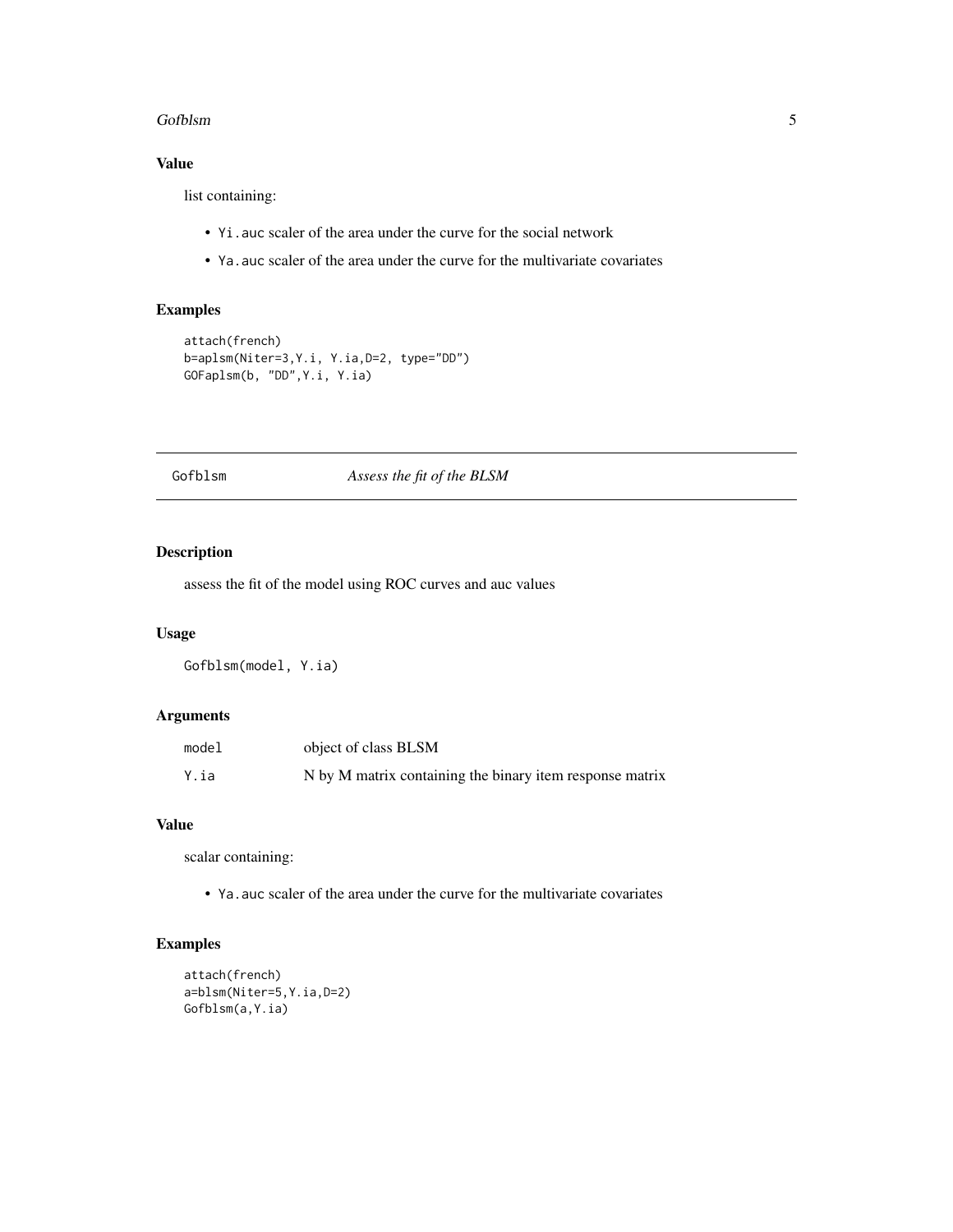<span id="page-5-0"></span>

# Description

plot the joint latent space with two types of nodes and two types of relations

#### Usage

```
Plotaplsm(
 Y.i,
  Y.ia,
 model,
  labels = NULL,
 plotedgesSocial = TRUE,
 plotedgesBipartite = FALSE,
  xlab = ",
  ylab = "",
  edgecolor = "black",
  colEll.i = rgb(0.6, 0.6, 0.6, alpha = 0.1),colEll.ia = rgb(1, 0.6, 0.6, alpha = 0.1),LEVEL = 0.8,
 pchplot = 20,
 pchE11 = 19,
 pchPI = 19,
  cexPl = 1.1,
  arrowhead = FALSE,
  curve = \theta,
  xlim = c(-2, 2),
 ylim = c(-2, 2),lwdLine = 0.001,...
\mathcal{L}
```

| Y.i                | N by N matrix containing the binary social network                |
|--------------------|-------------------------------------------------------------------|
| Y.ia               | N by M matrix containing the binary mutlivariate attributes       |
| model              | model output from the APLSM                                       |
| labels             | vector of characters containing the attribute names               |
| plotedgesSocial    |                                                                   |
|                    | TRUE or FALSE, whether the social network edges should be plotted |
| plotedgesBipartite |                                                                   |
|                    | TRUE or FALSE, whether the bipartite edges should be plotted      |
| xlab               | name of the x axis                                                |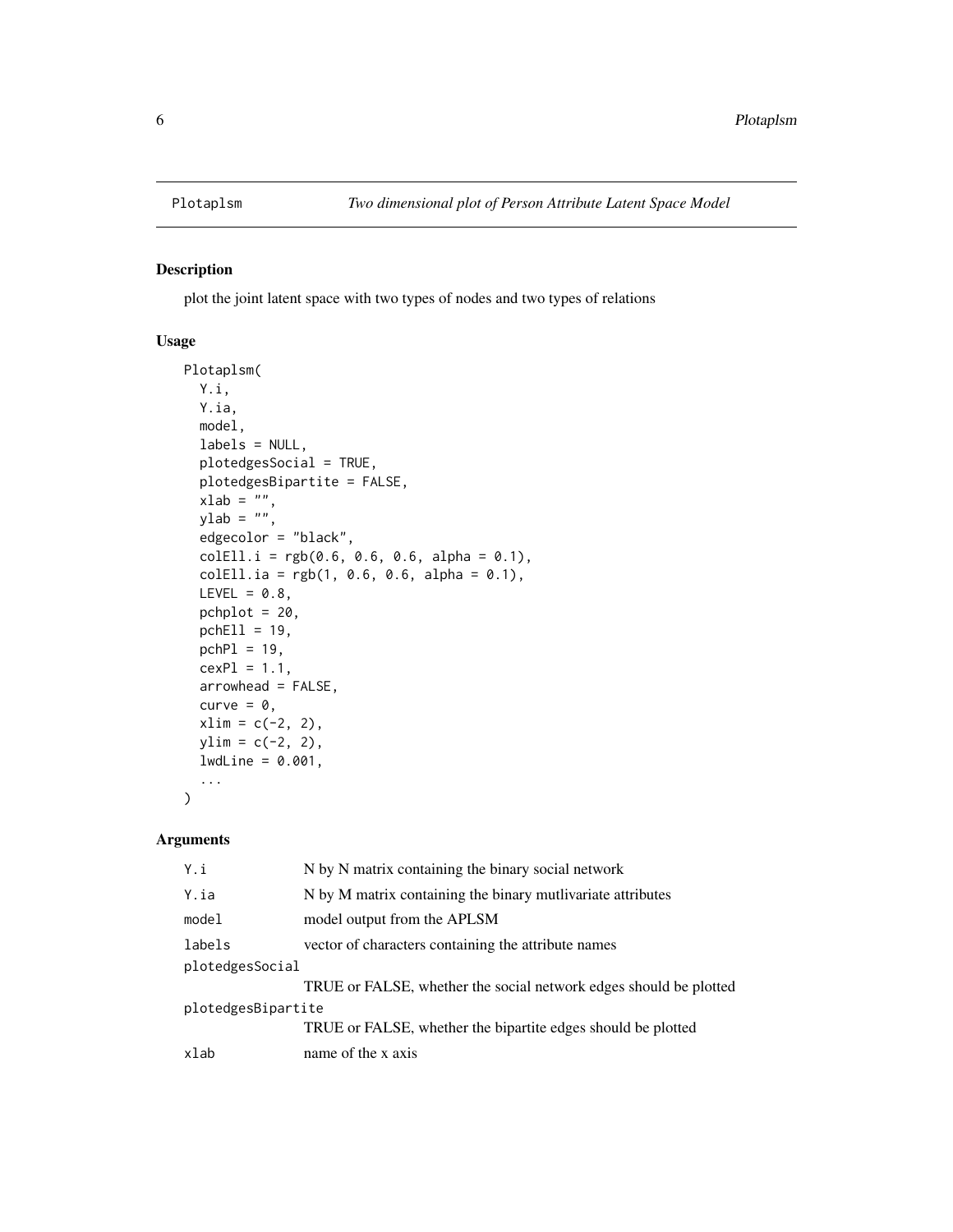#### <span id="page-6-0"></span>Plotblsm 2008 and 2008 and 2008 and 2008 and 2008 and 2008 and 2008 and 2008 and 2008 and 2008 and 2008 and 20

| ylab         | name of the y axis                                                                     |
|--------------|----------------------------------------------------------------------------------------|
| edgecolor    | color of the edge. Default edge color = "black"                                        |
| colEll.i     | col for the ellipses of persons. Default $rgb(.6, .6, .6, alpha=.1)$                   |
| colEll.ia    | col for the ellipses of atributes. Default $rgb(1, .6, .6, alpha=.1)$                  |
| <b>LEVEL</b> | levels of confidence bounds shown when plotting the ellipses. Default LEVEL $=$<br>.95 |
| pchplot      | Default pchplot = $20$                                                                 |
| pchEll       | pch for the ellipses. Default pchEll = $19$                                            |
| pchPl        | pch for the points representing the nodes. Default pchP1 = 19                          |
| cexP1        | cex for the points representing the nodes. Default $cexPI = 1.1$                       |
| arrowhead    | logical, if the arrowed are to be plotted. Default arrowhead = FALSE                   |
| curve        | curvature of edges. Default curve = $\theta$                                           |
| xlim         | range for x                                                                            |
| ylim         | range for y                                                                            |
| lwdLine      | lwd of edges. Default $l$ wd Line = .3                                                 |
| $\cdots$     | Arguments to be passed to methods, such as graphical parameters (see par).             |

# Value

plot

# Examples

attach(french) b=aplsm(Niter=3,Y.i, Y.ia,D=2, type="DD") Plotaplsm(Y.i, Y.ia, b)

Plotblsm *Two dimensional plot of the Bipartite Latent Space Model*

# Description

plot the latent space with two types of nodes and one type of relations

# Usage

```
Plotblsm(
 Y.ia,
 model,
 labels = NULL,
  xlab = ",
  ylab = ",
 plotedges = TRUE,
```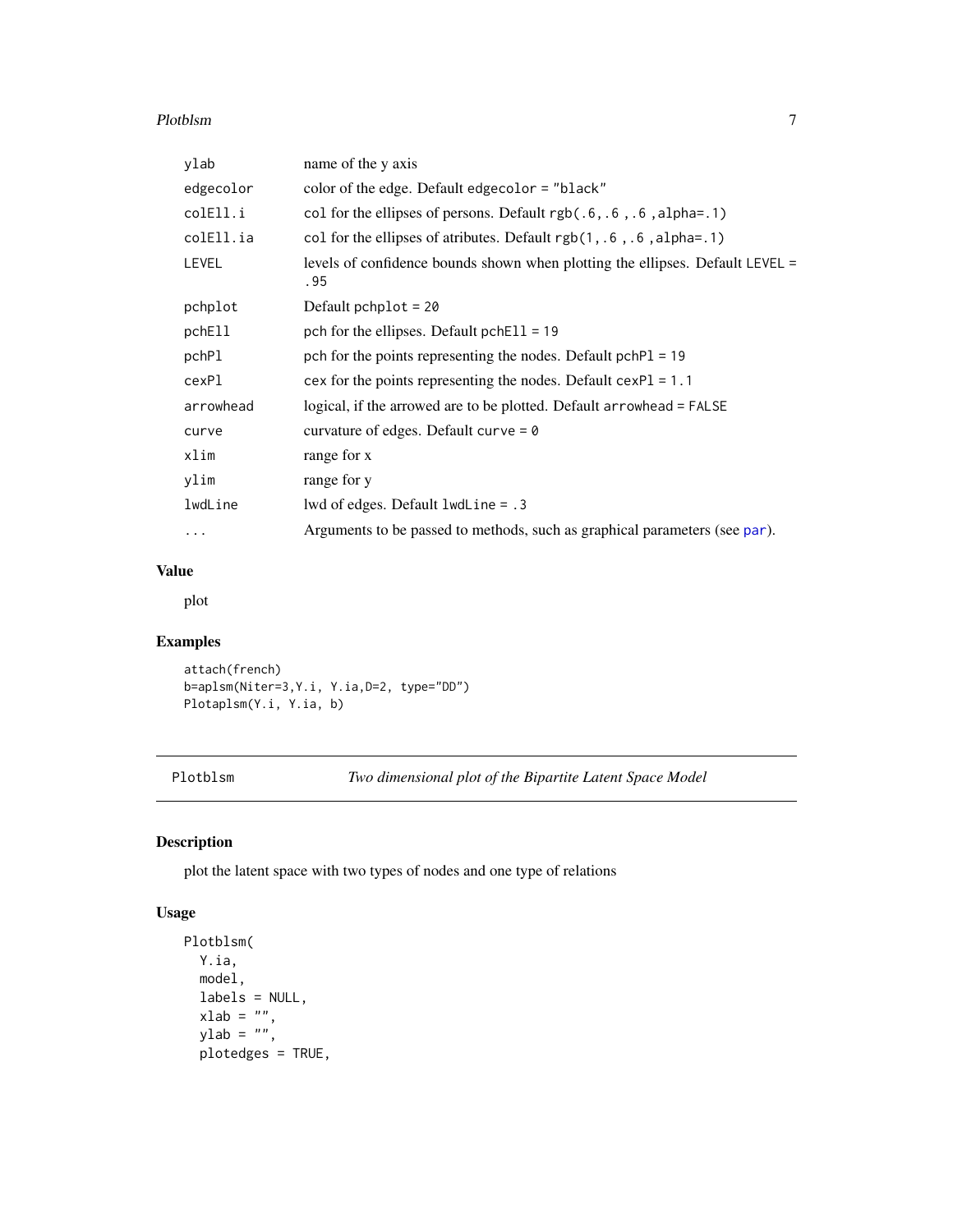```
edgecolor = "black",
 colEll.i = rgb(0.6, 0.6, 0.6, alpha = 0.1),colEll.ia = rgb(1, 0.6, 0.6, alpha = 0.1),LEVEL = 0.8,
 pchplot = 20,
 pchEll = 19,
 pchPI = 19,
 cexP1 = 1.1,
 arrowhead = FALSE,
 curve = \theta,
 xlim = c(-2, 2),ylim = c(-2, 2),1wdLine = 0.001,
  ...
\mathcal{L}
```
# Arguments

| Y.ia      | N by M matrix containing the binary multivariate attributes                          |
|-----------|--------------------------------------------------------------------------------------|
| model     | model output from BLSM                                                               |
| labels    | vector of characters containing the item names                                       |
| xlab      | name of the x axis                                                                   |
| ylab      | name of the y axis                                                                   |
| plotedges | TRUE or FALSE, whether the bipartite edges should be plotted                         |
| edgecolor | color of the edge. Default edgecolor = "black"                                       |
| colEll.i  | col for the ellipses of persons. Default rgb(.6, .6, .6, alpha=.1)                   |
| colEll.ia | col for the ellipses of attributes Default $rgb(1, .6, .6, alpha=.1)$                |
| LEVEL     | levels of confidence bounds shown when plotting the ellipses. Default LEVEL =<br>.95 |
| pchplot   | Default pchplot = $20$                                                               |
| pchEll    | pch for the ellipses. Default $pchE11 = 19$                                          |
| pchPl     | pch for the points representing the nodes. Default pchP1 = 19                        |
| cexPl     | cex for the points representing the nodes. Default $cexPI = 1.1$                     |
| arrowhead | logical, if the arrowed are to be plotted. Default arrowhead = FALSE                 |
| curve     | curvature of edges. Default curve = $\theta$                                         |
| xlim      | range for x                                                                          |
| ylim      | range for y                                                                          |
| lwdLine   | lwd of edges. Default lwdLine = .3                                                   |
| $\cdots$  | Arguments to be passed to methods, such as graphical parameters (see par).           |

#### Value

plot

<span id="page-7-0"></span>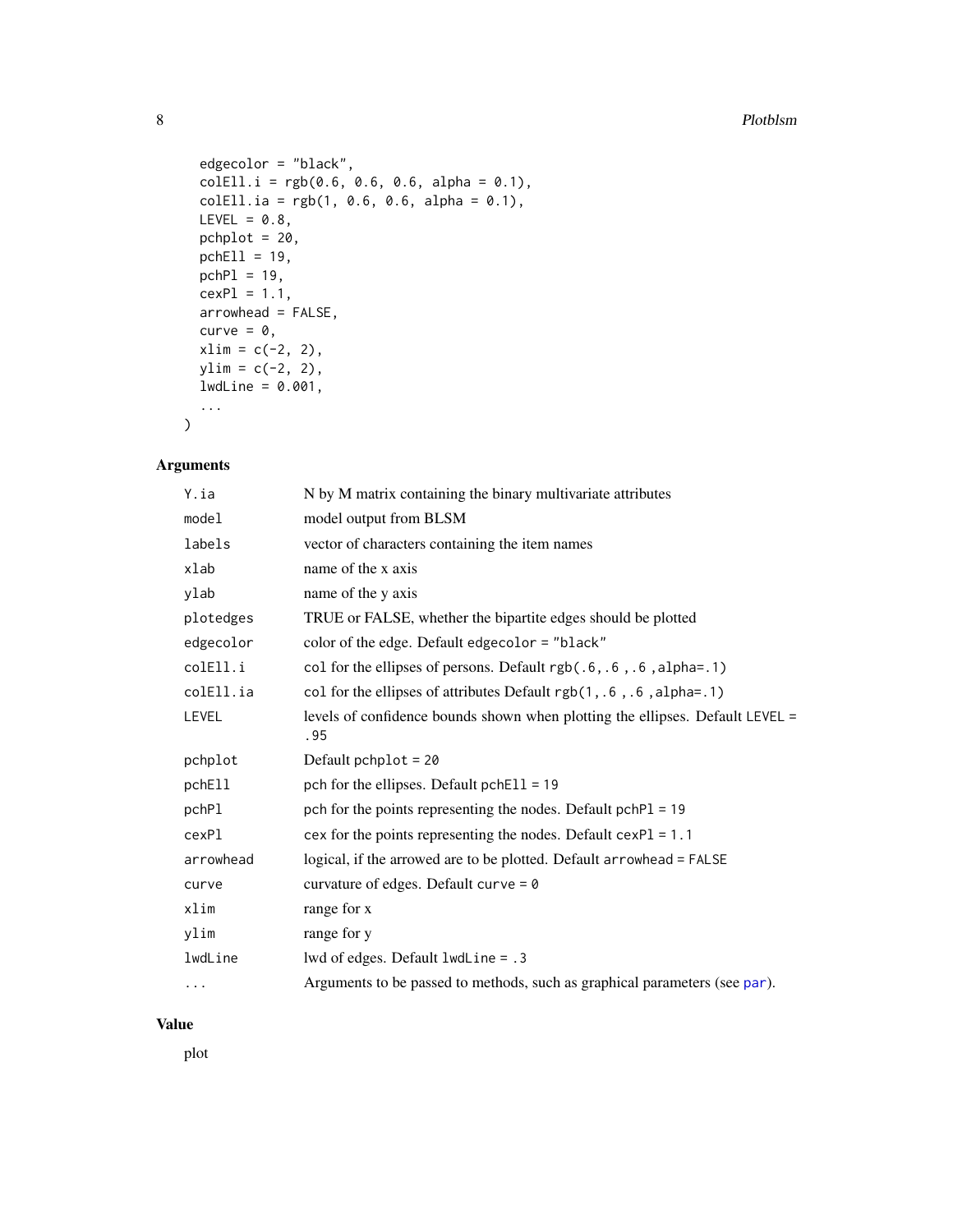# <span id="page-8-0"></span>Predictaplsm 9

# Examples

```
attach(french)
a=blsm(Niter=3,Y.ia,D=2)
Plotblsm(Y.ia, a)
```
Predictaplsm *Predict from the APLSM*

# Description

This function allows you to obtain the posterior edge values based on the APLSM

# Usage

Predictaplsm(model, type)

#### Arguments

| model | object of class the APLSM                                                                                                                              |
|-------|--------------------------------------------------------------------------------------------------------------------------------------------------------|
| type  | character indicating the types of model. It could be "DD", distance by distance<br>model, "DV", distance by vector model, "VV", vector by vector model |

# Value

list containing:

- est.P.i (N x N) matrix containing the predicted probabilities of an edge
- est.P.ia (N x M) matrix containing the predicted probabilities of an edge

# Examples

```
attach(french)
b=aplsm(Niter=3,Y.i, Y.ia,D=2, type="DD")
Predictaplsm(b,"DD")
```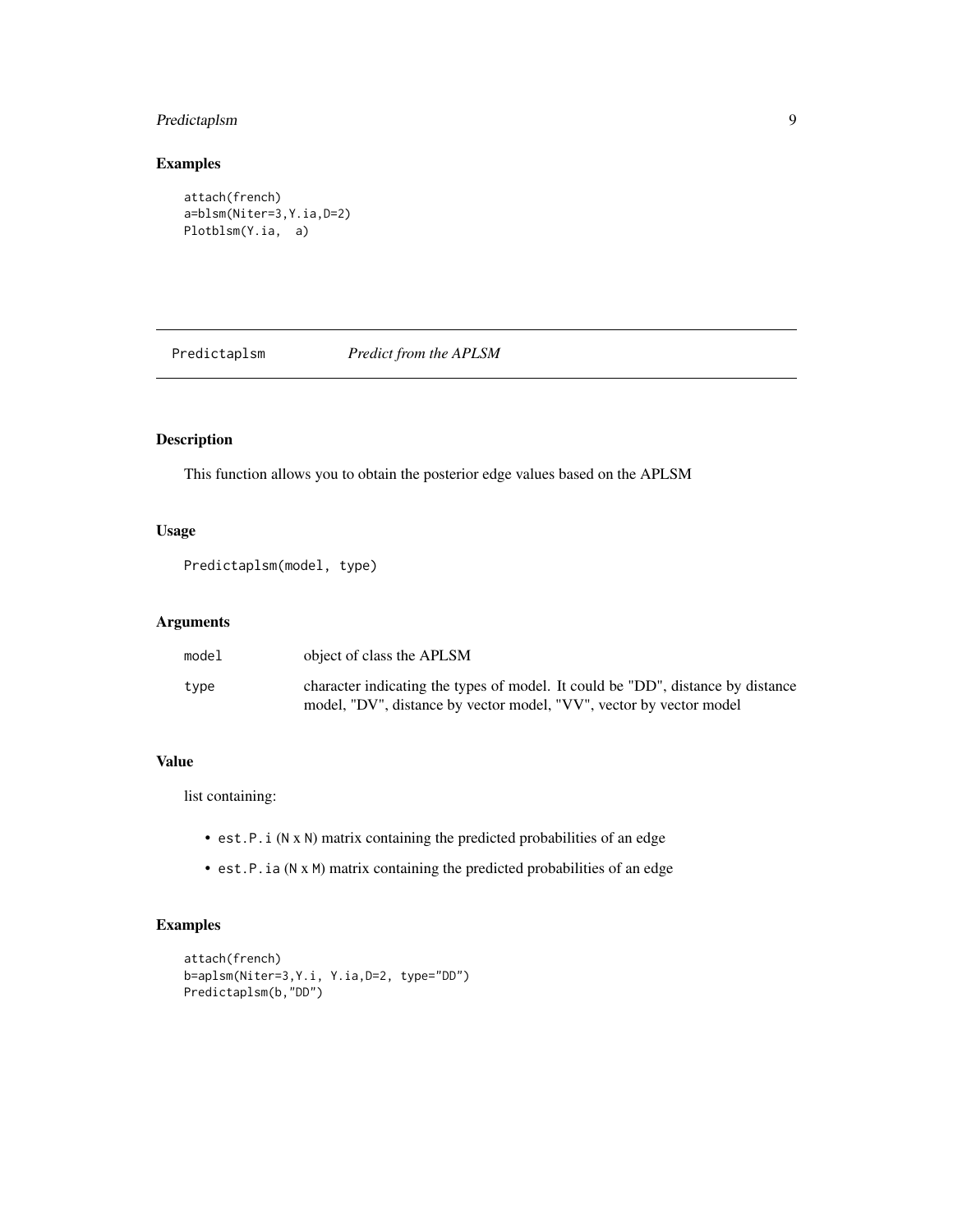<span id="page-9-0"></span>

# Description

This function allows you to obtain the posterior mean of the edges from the BLSM model

# Usage

Predictblsm(model)

### Arguments

model object of class BLSM

# Value

list containing:

• est.P.ia (N x M) matrix containing the predicted probabilities of an edge

# Examples

```
attach(french)
a=blsm(Niter=5,Y.ia,D=2)
Predictblsm(a)
```
Simulateaplsm *Simulate from the APLSM*

#### Description

function to simulate networks from the APLSM

# Usage

Simulateaplsm(model, type)

| model | object of class APIsm                                                           |
|-------|---------------------------------------------------------------------------------|
| type  | character indicating the types of model. It could be "DD", distance by distance |
|       | model, "DV", distance by vector model, "VV", vector by vector model             |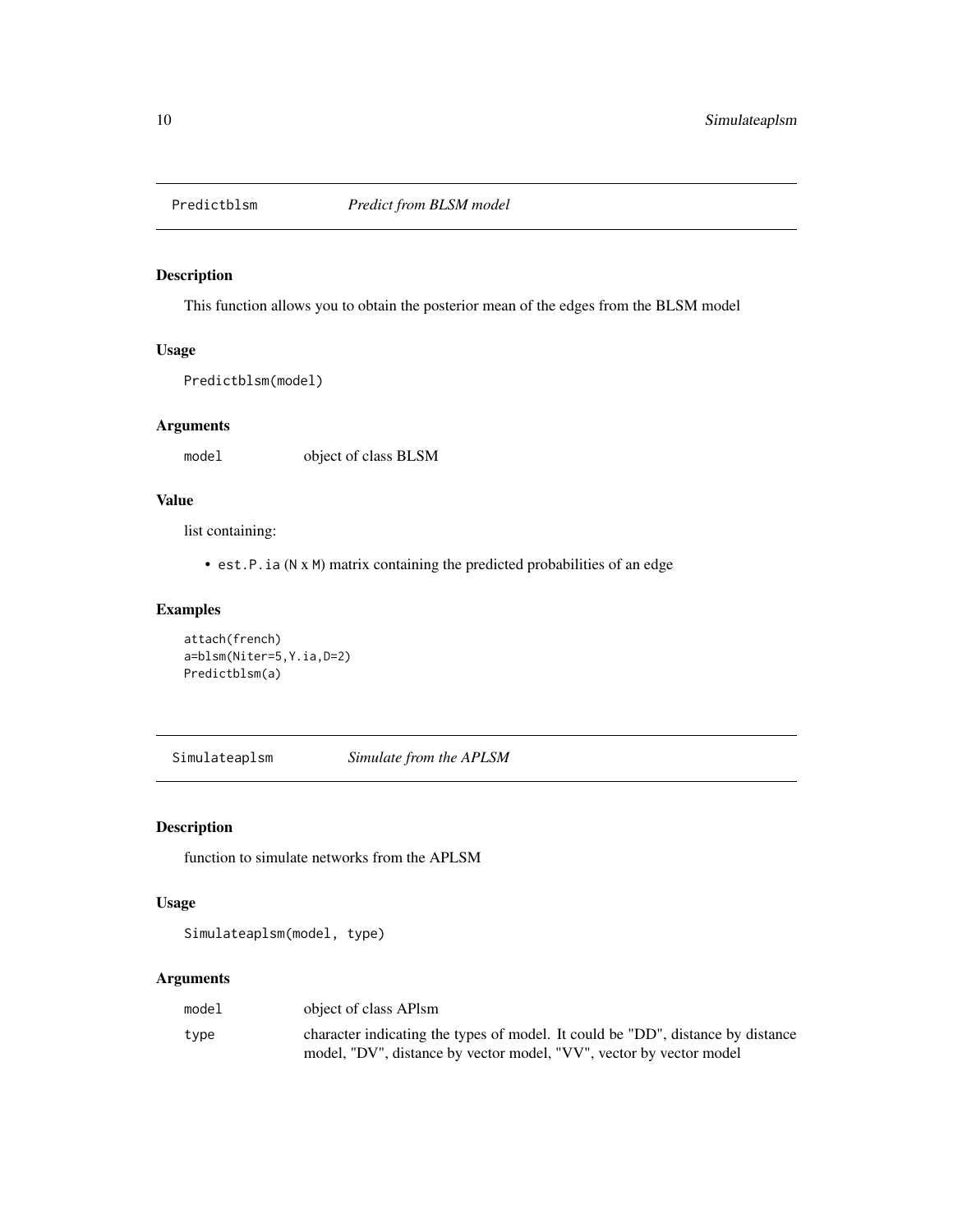# <span id="page-10-0"></span>Simulateblsm 11

# Value

list containing:

- Y.i (N x N) matrix containing the simulated Y.i
- Y.ia (N x M) matrix containing the simulated Y.ia

# Examples

```
attach(french)
b=aplsm(Niter=3,Y.i, Y.ia,D=2, type="DD")
Simulateaplsm(b,"DD")
```
Simulateblsm *Simulate from the BLSM model*

# Description

function to simulate networks from the BLSM

# Usage

Simulateblsm(model)

# Arguments

model object of class BLSM

# Value

list containing:

• Y.ia (N x M) matrix containing the simulated Y.ia

# Examples

```
attach(french)
a=blsm(Niter=5,Y.ia,D=2)
Simulateblsm(a)
```